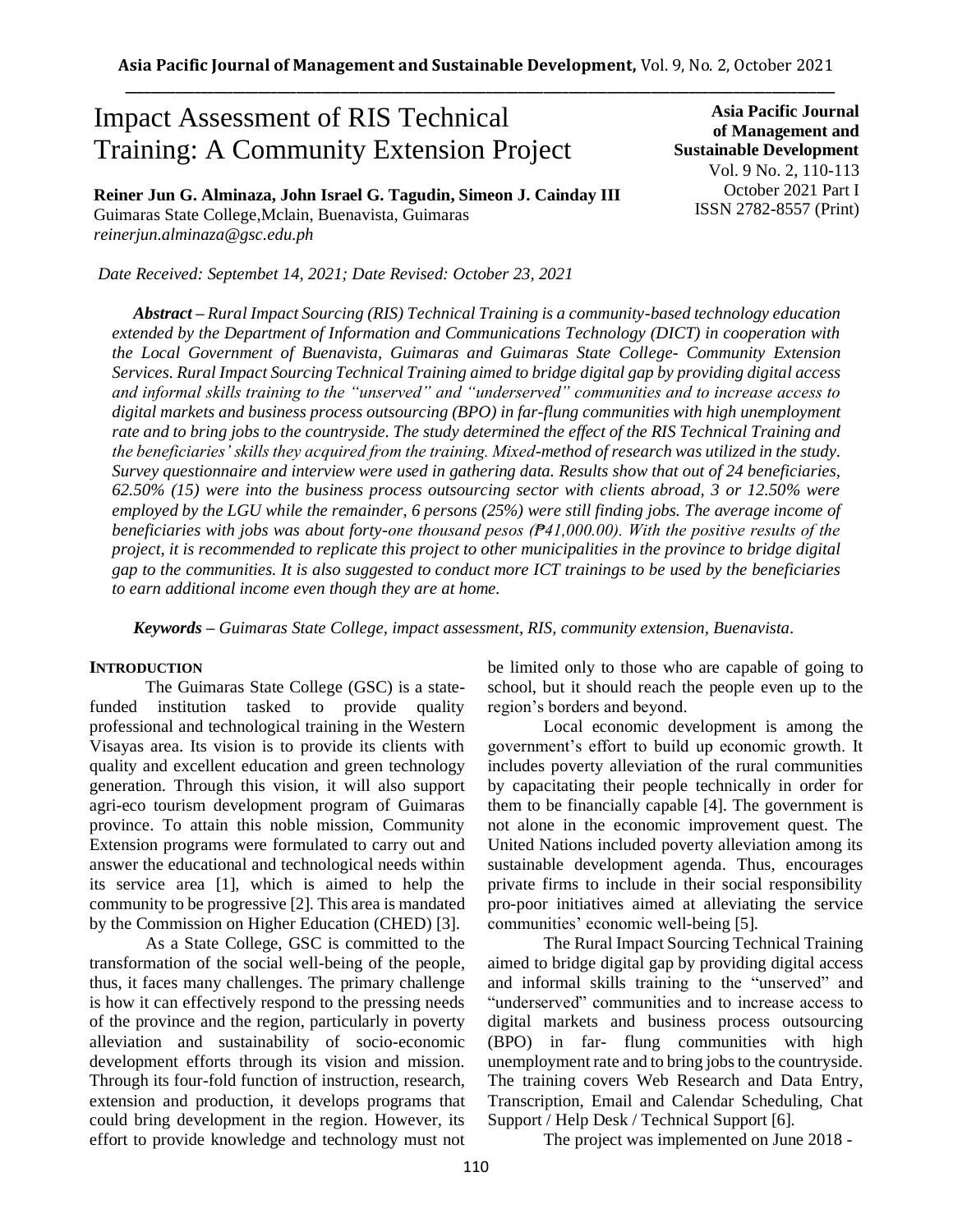September 2018. Impact assessment was done 6 months after the end of the project to determine if the project had a positive impact in their respective lives as virtual assistants and to the Buenavistahanons as well, hence this study was conducted.

## **OBJECTIVES OF THE STUDY**

This paper hopes to determine the effect of the extension project (RIS Technical Training) and the application of the beneficiaries' skills acquired from the training. Specifically, this study sought to find out: (1) who among the respondents landed a job after the training; (2) what is the total income generated by the respondents; and (3) how RIS Technical Training as Extension Program impact the lives of the beneficiaries.

## **MATERIALS AND METHODS Research Design**

A mixed-method research design was used in the study. Data gathering was done through survey and interview with the project beneficiaries, and document report from the DICT-Guimaras.

## **Research Locale**

The study was conducted in Municipality of Buenavista, Province of Guimaras, Philippines where the beneficiaries of Rural Impact Sourcing Technical Training community extension project resides.

## **Sampling Procedure**

The respondents of the study were all the 24 Buenavistahanons as beneficiaries of the Rural Impact Sourcing Technical Training.

## **Data Collection**

A researcher-made questionnaire was used to gather data and information. The questionnaire is composed of three parts, the profile of the respondents, location of clients and the open-ended questions about the impact of the project to the lives of the beneficiaries.

The reliability of the questionnaire was determined using Cronbach Alpha [7]. Validity test of the instrument yielded 0.91, which is above 0.7 [8]. Thus, the questionnaire was considered reliable.

## **Data Analysis**

Processing of the data gathered in this study was done through the Statistical Package for Social Sciences (SPSS) making use of the following statistical tools: frequencies, mean, percentage and the paired ttest. Prior to conducting a t-test the interview and responses to open-ended questions were categorized into four parts corresponding to a 4-point Likert scale.

## **RESULTS AND DISCUSSION**

### **Profile of the Respondents**

The variables included in the profile of the respondents are Sex, Civil Status, Age, Course and Job / Work.

| <b>Table 1. Profile of the Respondents</b> |                |        |
|--------------------------------------------|----------------|--------|
|                                            | f              | $\%$   |
| <b>Sex</b>                                 |                |        |
| Male                                       | 13             | 54.17  |
| Female                                     | 11             | 45.83  |
| <b>Total</b>                               | 24             | 100.00 |
| <b>Civil Status</b>                        |                |        |
| Single                                     | 15             | 62.50  |
| Married                                    | 9              | 37.50  |
| <b>Total</b>                               | 24             | 100.00 |
| Age                                        |                |        |
| $1 - 10$                                   | $\overline{0}$ | 0.00   |
| $11 - 20$                                  | 1              | 4.17   |
| 21-30                                      | 15             | 62.50  |
| $31 - 40$                                  | 6              | 25.00  |
| $41 - 50$                                  | $\overline{c}$ | 8.33   |
| <b>Total</b>                               | 24             | 100.00 |
| Course                                     |                |        |
| <b>BS</b> Social Work                      | 1              | 4.17   |
| <b>BSN</b>                                 | 1              | 4.17   |
| <b>BS</b> Com Sci                          | 1              | 4.17   |
| <b>BS</b> Math                             | 1              | 4.17   |
| BS Elec. Eng'g                             | 1              | 4.17   |
| <b>BEED</b>                                | $\overline{c}$ | 8.33   |
| <b>BSBA</b>                                | 5              | 20.83  |
| <b>BSIT</b>                                | 8              | 33.33  |
| <b>BSAT</b>                                | 1              | 4.17   |
| Tec Voc / Associate                        | 1              | 4.17   |
| Degree                                     | 1              | 4.17   |
| BIT                                        | 1              | 4.17   |
| <b>DIT</b>                                 |                |        |
| <b>Total</b>                               | 24             | 100.00 |
| Job / Work                                 |                |        |
| Unemployed                                 | 6              | 25.00  |
| <b>LGU</b>                                 | 9              | 37.50  |
| Private Sector                             | 9              | 37.50  |
| <b>Total</b>                               | 24             | 100.00 |

Source: DICT – Guimaras

Asia Pacific Journal of Management and Sustainable Development ISSN 2782-8557 (Print) | Vol. 9, No. 2, October 2021

111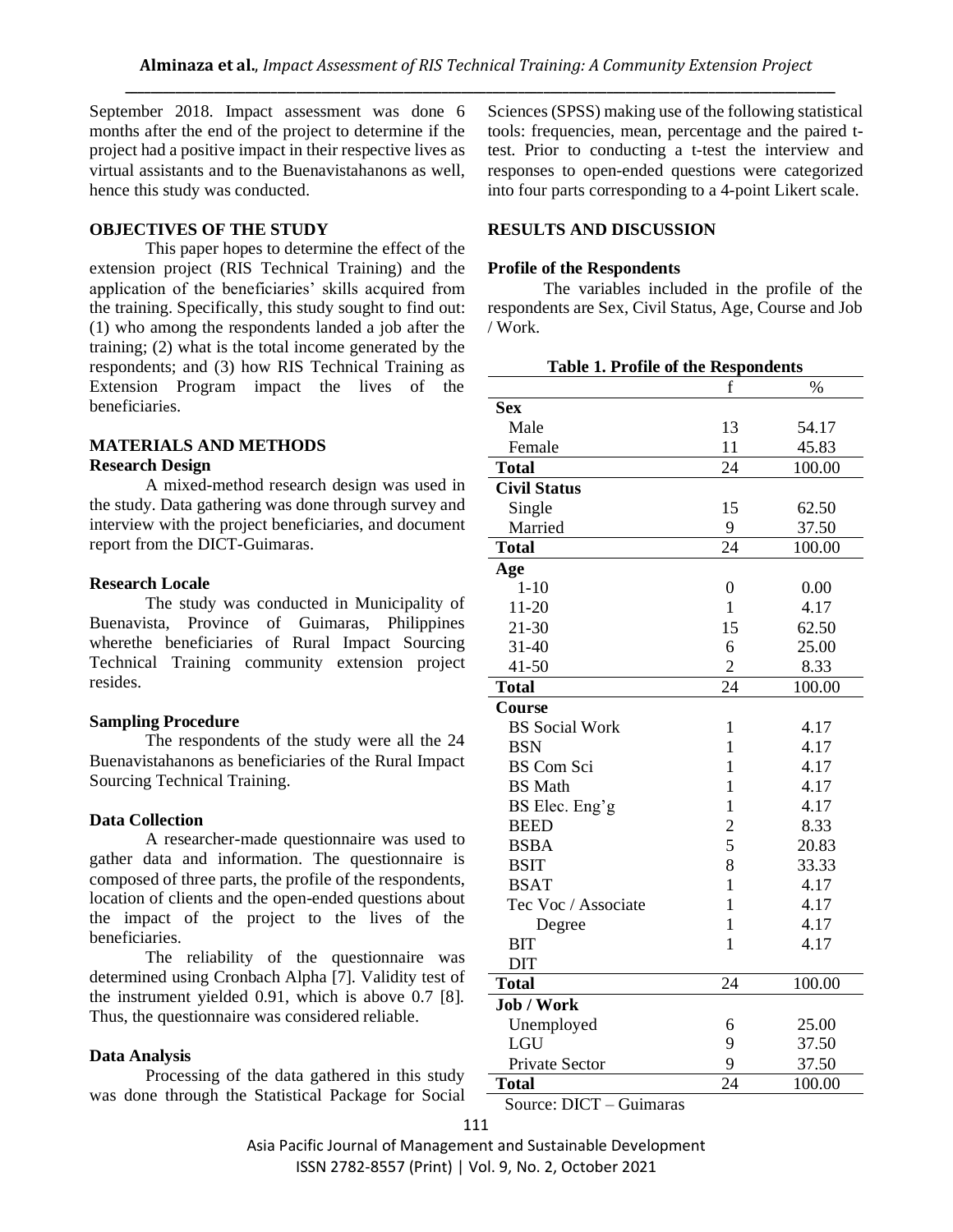Table 1 presents the profile of the respondents, which shows that majority of the respondent beneficiaries are male, most of them are single and belonged to  $21 - 40$  years old age range. Most of the respondents, about 46% have IT background having studied either BSIT (33.33%), BS Com Sci (4.17%), BIT  $(4.17\%)$  or DIT  $(4.17\%)$  while about 21% of them have business background (BSBA) and the rest, about 33%, were a mix of BS Electrical Engineering, Nursing, Social Work, Education, and Vocational degrees.

| <b>Table 2. Employment Status</b> |  |  |  |
|-----------------------------------|--|--|--|
|-----------------------------------|--|--|--|

| Job/Work              |                      |        |
|-----------------------|----------------------|--------|
| Private Sector (BPOs) | 15                   | 62.50  |
| LGU                   |                      | 12.50  |
| Unemployed            |                      | 25.00  |
| Total                 | $\gamma_{\varDelta}$ | 100.00 |
| $\sim$                |                      |        |

Source: DICT – Guimaras

Table 2 shows the employment status of the respondents-beneficiaries where 75% landed a job already, 62.50% of them are into the business process outsourcing (BPOs) and 12.50% are employed in the local government unit (LGU); while the remaining 25% are still yet to land a job. It is good to note that those who are into the BPOs have international clients such as GTARRealStar – Royal Canadian Realty Brokerage, Ozlon Digital Marketing, Guru.com to name some.

|  | Table 3. Income Range of the Beneficiaries with Jobs |  |  |  |
|--|------------------------------------------------------|--|--|--|
|--|------------------------------------------------------|--|--|--|

| Salary (PhP)   |                  |
|----------------|------------------|
| $<$ 10,000     |                  |
| 10,000-20,000  | 3                |
| 20,000-30,000  | 0                |
| 30,000-40,000  | 4                |
| 40,000-50,000  | 6                |
| 50,000-60,000  | 5                |
| >60,0000       |                  |
| Total          | 18               |
| Average Income | $\approx 41,000$ |

Table 3 shows the salary range of the respondent-beneficiaries who landed a job. Their average income almost equal to PhP41,000.00. This implies that the income of the beneficiaries with jobs could really augment their family expenses.

Besides the financial benefits, the respondents were also asked on the other aspects of their lives that the training had affected them. These aspects are their personality, social and intellectual, and professional opportunities. The following data discusses these aspects. Paired t-test was used to analyze the data obtained.

#### Table 4. **Personality/Intellectual Impact**

|                     | А                     | В     |
|---------------------|-----------------------|-------|
| Mean                | 2.917                 | 2.260 |
| Variance            | 0.286                 | 0.193 |
| <b>Observations</b> | 24                    | 24    |
| df                  | 23                    | 23    |
| t-value             | 7.092                 |       |
| p-value             | $0.000(3.18x10^{-7})$ |       |
| t-value (crit.)     | 2.069                 |       |
|                     |                       |       |

 $A =$  after the training;  $B =$  before the training

Table 4 shows that there was a significant difference in the personality before the training ( $\mu$  = 2.260,  $\sigma$  = 0.193) and after the training ( $\mu$  = 2.917,  $\sigma$ =0.286); with  $t_{(23)} = 7.092$  and  $p = 0.000(3.18x10^{-7})$ . These results suggest that the training has positive effect on the respondent's personality. These differences may be attributed to the respondents' perception that they have gained the ability to have a better grip on life with the acquired knowledge after the training [9]. They may have gained the strength, and somehow a new autonomy to pursue their dreams and ambitions [10].

### Table 5. **Social Consciousness Impact**

|                          |                              | в     |
|--------------------------|------------------------------|-------|
| Mean                     | 2.757                        | 2.194 |
| Variance                 | 0.249                        | 0.163 |
| <b>Observations</b>      | 24                           | 24    |
| df                       | 23                           | 23    |
| t-value                  | 6.199                        |       |
| p-value                  | $0.000(2.52 \times 10^{-6})$ |       |
| t-value (crit.)          | 2.069                        |       |
| $A =$ after the training |                              |       |

 $B = \text{before}$  the training

Table 5 also shows the significant difference in the social attitude of the respondents before the training  $(\mu = 2.194, \sigma = 0.163)$  and after the training ( $\mu = 2.757$ ,  $\sigma = 0.249$ ); with  $t_{(23)} = 6.199$  and  $p = 0.000$  (2.52x10<sup>-6</sup>). The difference suggests that the training has positively affected the respondents' social point of view. It can be inferred that the respondents are more aware now of their impact in the society and the responsibilities along with it as they perform their job [11].

Asia Pacific Journal of Management and Sustainable Development ISSN 2782-8557 (Print) | Vol. 9, No. 2, October 2021